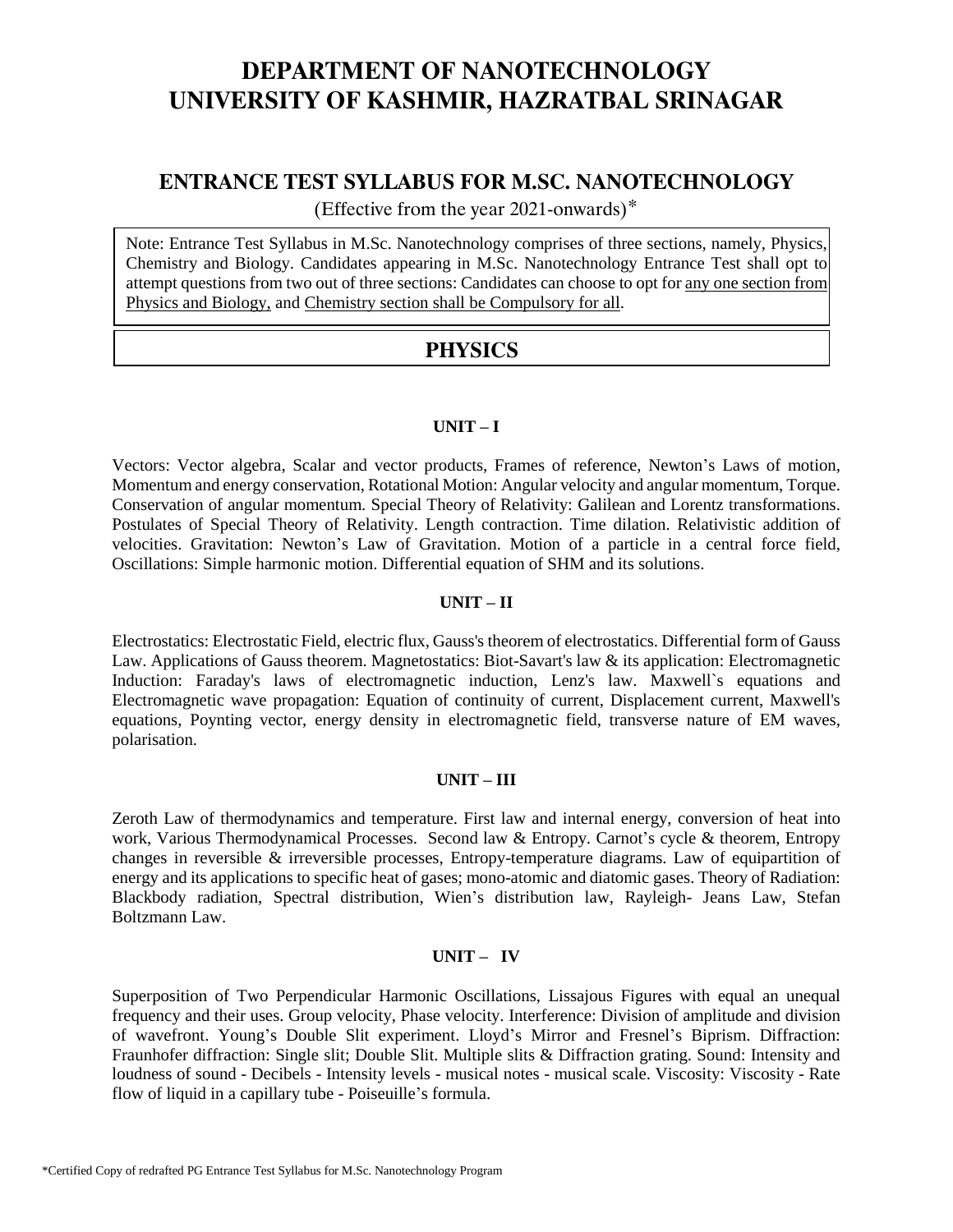### **UNIT – V**

Photoelectric effect; Compton Effect. Pair Production. De-Broglie's matter wave; The concept of wave packets and group velocities. Heisenberg's uncertainty relation for p and x, Applications of uncertainty principle, Schrödinger's wave equation (Time independent form); linearity and superposition. Expectation values; operators; Particle in a box; Finite potential well; Potential Barrier, Tunnel effect.

#### **UNIT – VI**

Spin-orbit coupling, Normal and anomalous Zeeman Effect, Nuclear properties (size, spin, magnetic moment), Stable Nuclei (Nuclear decay, Binding energy), Meson theory of nuclear forces, Gamow Theory of Alpha decay (no derivation), Pauli theory of beta-decay, gamma decay, Leptons and hadrons, Elementary particle quantum numbers; Baryon, lepton and strangeness numbers; Quarks; colour, flavour, Quark confinement.

### **UNIT – VII**

Bravais lattice and seven crystal systems, Specific heat; Einstein and Debye models, Electrical resistivity versus temperature, Electrical conductivity (effects of the Fermi surface); Thermal conductivity in metals. Kronig-Penney model; Concept of Brillouin zones, Metals, insulators and semiconductors, Electrical conductivity; Temperature dependence. FET and its characteristics, MOSFET; types and characteristics, applications of MOSFET, Transistor amplifiers, Two-stage RC coupled amplifier.

## **CHEMISTRY**

## (Mandatory Section for all candidates)

#### **UNIT – I**

Ionic Bond: Lattice energy and Born Haber Cycle. Factors affecting the structure of ionic solids; Radius ratio effect; Coordination number and limitations of radius ratio rule. Solvation energy and solubility of ionic solids. Covalent Bond: Formation of hydrogen molecule, Polarity in covalent bonds, Covalentcharacter of ionic bond, Fajan's rules, Percentage ionic character of a polar covalent bond. Dipole moment. Valence band theory, VSEPR theory and molecular orbital theory

#### **Unit – II**

Gaseous State: Deviation of gases from ideal behaviour, van der Waal's equation of state. Critical Phenomenon: PV isotherms of real gases, continuity of states, the isotherms of van der Waal's equation. Relationship between critical constants and van der Waal's constants, the law of corresponding states. Molecular velocities: Qualitative discussion of the Maxwell's distribution of molecular velocities, root mean square, average and most probable velocities; collision number, mean free path and collision diameter.

Liquid State: Vapour pressure, Viscosity and Surface tension of liquids. Solid State: Laws of crystallography: (i) Law of constancy of interfacial angles (ii) Law of rational indices and (iii) Law of symmetry. Symmetry elements in crystals, lattice planes and miller indices. Bragg's equation and derivation. Interplanar distances in terms of miller indices.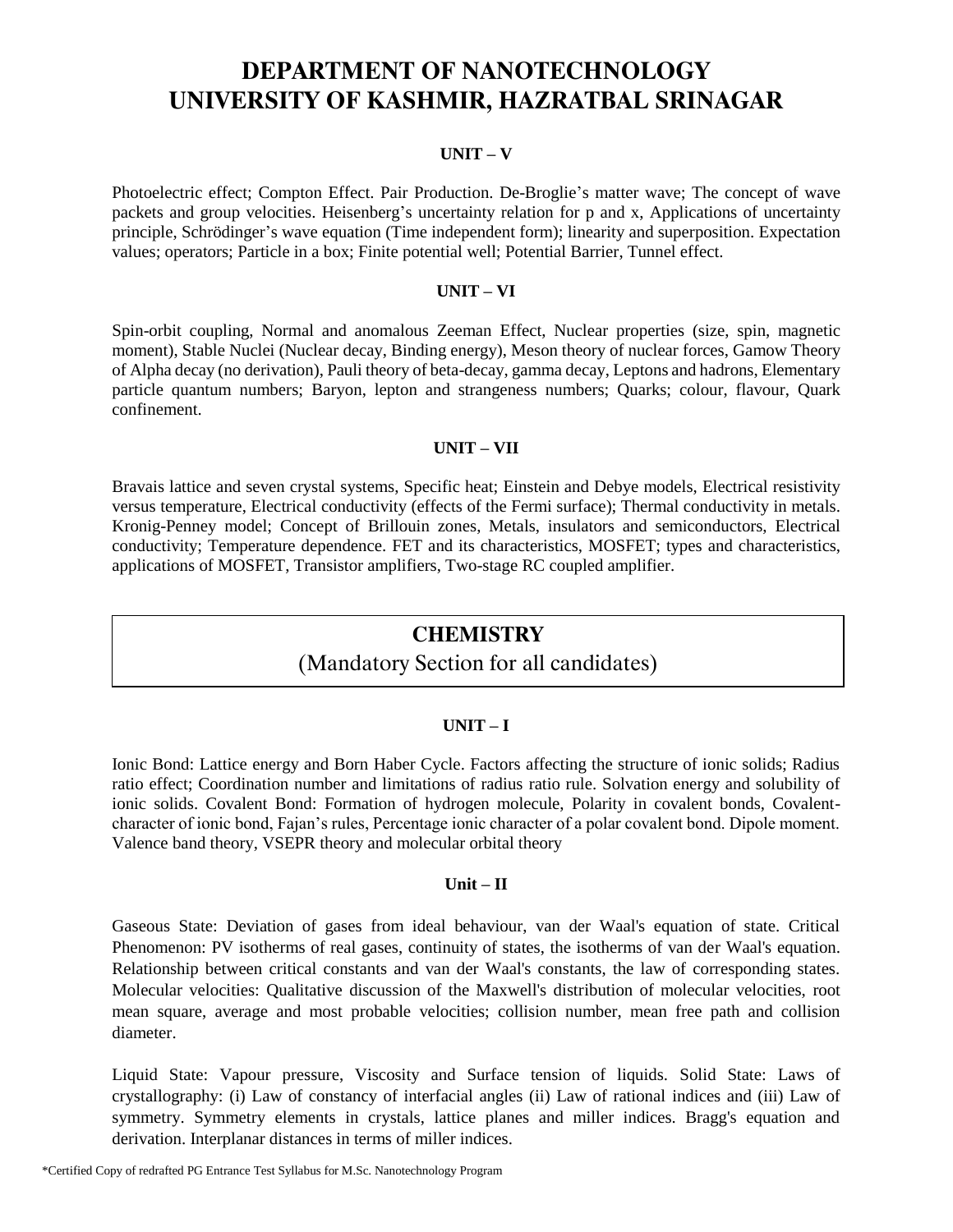#### **UNIT – III**

S-Block elements: Electronegativity and electron affinity and effective nuclear charge. Chemical reactivity of s-block elements. Chemical characteristics of alkali and alkaline earth metal compounds. P-Block elements: Boron family to Noble gases. Transition and Inner Transition Elements. Separation of lanthanoids. Werner's theory of coordination compounds and their stereochemistry. Bonding in coordination compounds: Valence bond and Crystal Field theories and spectrochemical series. Magnetic and electronic properties of transition metal complexes. Applications of coordination compounds.

#### **UNIT–IV**

Structure, generation and stability of carbocations, carbanions, free-radicals, carbenes, benzynes and nitrenes. Aromaticity: Molecular orbital description of benzene. Requirements of aromaticity. Huckel's rule and its significance. Chirality, Interconversion of Wedge formula, Newmann, Sawhorse and Fischer representations, Conformers, Conformations with respect to ethane, butane and cyclohexane. Cis-transnomenclature, E/Z nomenclature. Enantiomerism, Diastereomerism and Meso compounds. D and L system and R/ S nomenclature. Chemistry of saturated and unsaturated hydrocarbons: Alkanes, Alkenes and Alkynes.

#### **UNIT–V**

Aliphatic Substitution and Elimination reactions: Mechanistic details of SN1 and SN2, E1 and E2 reactions. Effects of structure of alkyl halides, nature of nucleophiles, leaving groups, solvent and stereochemical implications of SN reactions. Aromatic electrophilic substitution reactions. General mechanism of aromatic electrophilic substitution reactions. The second substitution- Effect of substituents on reactivity and orientation. Pinacole-Pinacolone, Fries and Claisen rearrangements. Gatterman, Huben-Hoesch, Kolbe-Schmidt reaction, Reimer Tieman, Benzoin, Aldol, Perkin, Knoevenagal, Mannich and Cannizzaro's reactions. Meerwein-pondroff Verley, Bouvaelt-Blanc, Clemmenson and Wolf-Kishner reductions. Oppenaner and Baeyer-villiger oxidation. HVZ reaction.

#### **Unit–VI**

Chemical Thermodynamics: State and path functions. Heat capacity, Joule-Thomson effect, Calculation of w, q, ΔU & ΔH. Kirchhoff's equation. Second law of thermodynamics: Carnot cycle and its efficiency, Carnot theorem. Concept of entropy; entropy as criteria for spontaneity and equilibrium. Entropy changes in physical processes, ideal gas expansion and entropy of mixing of ideal gases. Third law of thermodynamics: Gibbs function (G) and Helmholtz function (A) and spontaneity, Gibbs-Helmholtz equation. Nernst heat theorem, third law of thermodynamics.

Chemical and Phase Equilibria: Relationship between equilibrium constant and free energy change. Thermodynamic derivation of law of mass action. Clausius-Clapeyron equation, applications. Phase, component and degree of freedom, Phase rule. Phase diagrams of one component system (water) two component system (simple eutectic system Pb-Ag, desilverisation of lead). Partially miscible liquid (phenol-water system). Nernst distribution law and its applications.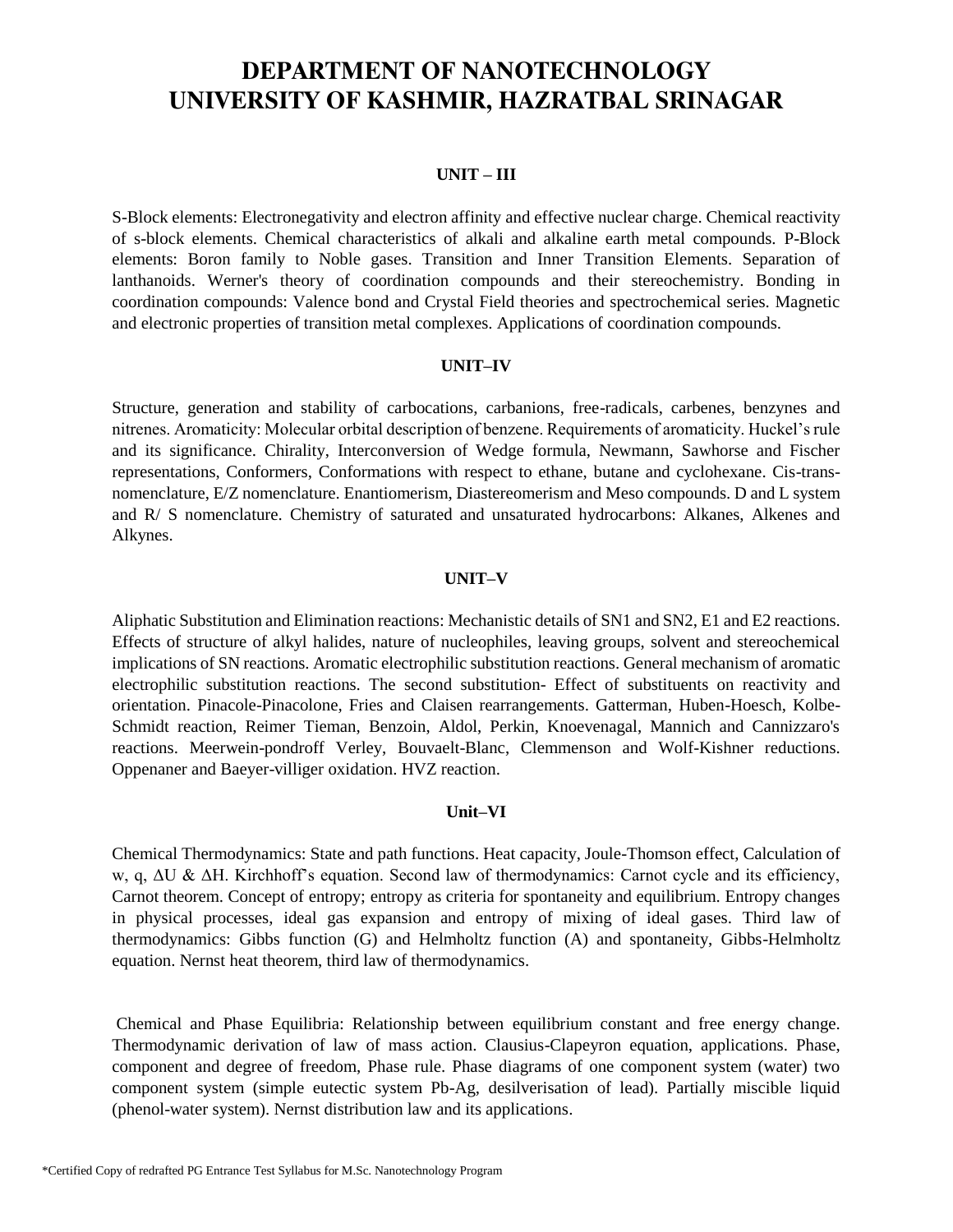### **Unit–VII**

Arrhenius theory, Kohlrausch's law and Debye-Huckel Onsager's equation. Transport number and its determination. Degree of dissociation and dissociation constants of acids, solubility product of a sparingly soluble salt, conductometric titrations. Electrochemical reaction and electrode potential. Nernst equation and equilibrium electrode potential. Reversible electrodes (half-cells), Glass electrode, Standard hydrogen electrode, Secondary reference electrodes. Electrochemical series and its significance. Application of EMF measurements. Order of reaction, derivation of integrated rate equations for second (two reactants) and third order reactions. Determination of order of reaction by differential rate, integration, half-life period and isolation methods. Temperature dependence of reaction rates: Arrhenius equation, concept of activation energy. Theories of chemical kinetics. Kinetics of thermal and photochemical reactions (HI and HBr)

#### **UNIT–VIII**

Qualitative, Quantitative and Volumetric analysis. Paper Chromatography. Preparation of Coordination complexes. Surface tension and Viscosity measurement. Chemical Kinetics, Polarimetry and Calorimetry. Construction of Phase diagrams. Detection of N, S and halogens. Functional group Identification. Synthesis and purification of organic compounds. Separation and Identification of binary mixtures of Organic Compounds.

## **BIOLOGY (Biochemistry & Biotechnology)**

#### **UNIT – I**

Biomolecules: Carbohydrates, Lipids, Proteins, Nucleic acids, and Vitamins. Types, Structure, and biological functions; Enzymes and their function. Cofactors and multimeric enzyme complexes. Enzyme inhibition.

#### **UNIT – II**

Cell biology: Prokaryotic and Eukaryotic cells, Cell membranes and its composition, Cell Organelles Nucleus, ER, Golgi complex, Lysosomes, Mitochondria, Peroxisomes. Extracellular matrix-basis for cell adhesion and communication; Phases of cell cycle with their function; General organization of bacterial cells. Gram +ve and –ve bacteria, bacterial cell culture, sterilization techniques; Structure of viruses.

### **UNIT – III**

Molecular Biology: Prokaryotic and Eukaryotic replication, transcription and translation; Mechanisms and cellular machinery involved; Regulation of gene expression; Operons concept (Lac. and Trp.); Genetic disorders.